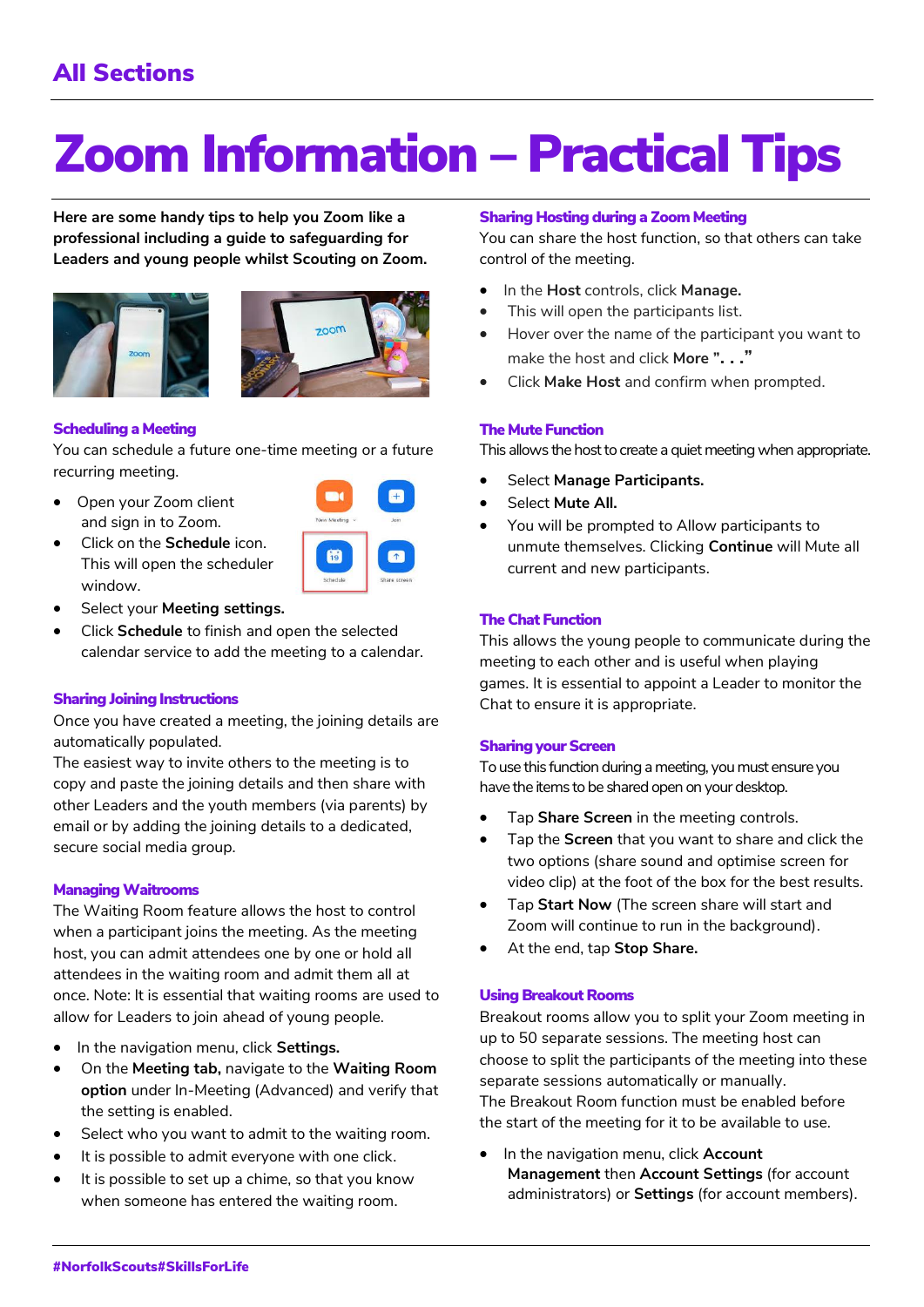# Using Breakout Rooms (continued)

• Navigate to the **Breakout Room** option on the **Meeting** tab and verify that the setting is enabled. If the setting is disabled, click the toggle to enable it. If a verification dialog displays, choose **Turn On** to verify the change.

# Assigning Participants to Breakout Rooms

You can pre-assign participants to breakout rooms when you schedule the meeting instead of managing them during the meeting or you can randomly assign participants to rooms using Zoom.

- Start an instant or scheduled meeting.
- Click **breakout rooms.**
- Select the number of rooms you would like to create, and how you would like to assign your participants to those rooms:
- o **Automatically**: Let Zoom split your participants up evenly into each of the rooms.
- o **Manually**: Choose which participants you would like in each room
- Click **Create breakout rooms.**
- Your rooms will be created but will not start automatically.
- After creating the breakout rooms, click **Options** to view additional breakout rooms options.
- Check any options that you would like to use for your breakout rooms:
- o **Move all participants into breakout rooms automatically:** Checking this option will move all participants into the breakout rooms automatically. If this option is unchecked, the participants will need to click **Join** to join the breakout room.
- o **Allow participants to return to the main session at any time:** If this option is checked, the participants can move back to the main session from their meeting controls. If this is disabled, they need to wait for the host to end the session.
- o **Breakout rooms close automatically after xx minutes:** If this option is checked, the breakout rooms will automatically end after the set time.
- o **Notify me when the time is up:** If this option is checked, the host will be notified when the breakout room time is up.
- o **Countdown after closing breakout rooms:** If this option is checked, the participants will be given a countdown of how much time they have left before being returned to the main room.
- Click **Open All Rooms** to start the breakout rooms. Breakout room participants have full audio, video and screen sharing capabilities.

# Using the Whiteboard Function

The whiteboard function is great for playing games or sharing notes.

- Click on **Share Screen.**
- Select the **Whiteboard** and click on **Share Screen.**
- When you click on the **Whiteboard**, the annotation tools will become available.
- You can save the Whiteboard as a PNG file. It will then be stored in the Zoom folder as 'whiteboard.png'.

#### Changing the Background

To add interest the background can be changed to match the theme of the meeting.

- Tap the three dots at the bottom right of the screen to open the More menu.
- Select **Virtual Background.**
- Select a background from the default options or upload your own.



[Click here](https://www.scouts.org.uk/volunteers/scouts-at-home/staying-safe-online/zoom-backgrounds) to download a range of Scouting at Home backgrounds to use.

# The Scout Association Rules for using digital platforms. Be Prepared

- Share your ideas for carrying on with Scouts on a digital platform with parents.
- Clearly set out your expectations; i.e. not everyone needs to join in at every session, but when people are joining in you expect the same behaviour online as you would at your face-to-face meeting.
- Use email to communicate activities that are being shared online, this ensures transparency and parental engagement. It also promotes the hard work of the volunteers.
- Give parents enough time to allow them to set up new accounts if they need to.

# Be Safe – Parents

Remind parents to keep an overview of what their young people are doing online, so they can ensure they are acting responsibly. Make sure parents know that you'll still be following the Yellow Card guidelines and why you're doing so.